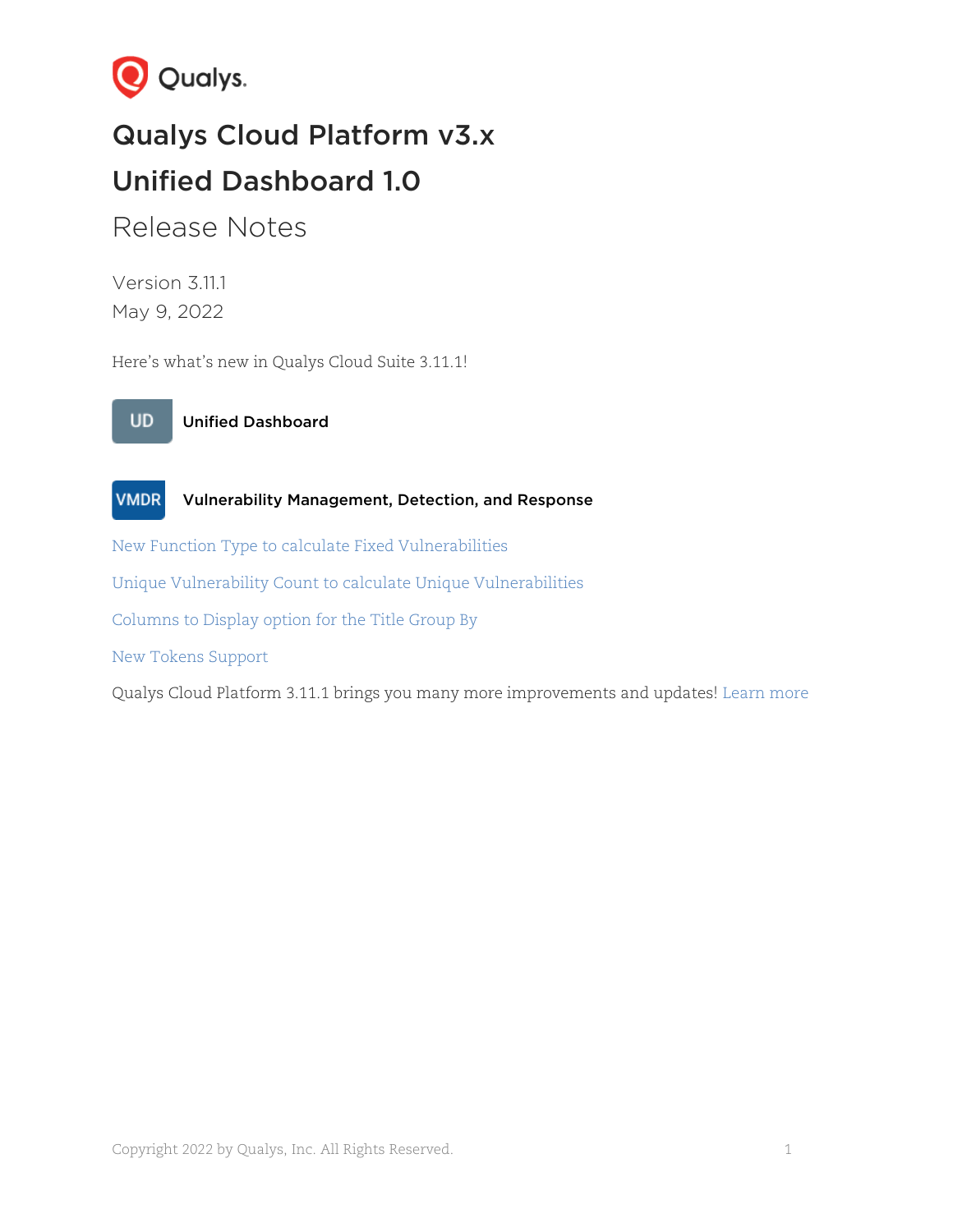### <span id="page-1-0"></span>New Function Type to Calculate Fixed Vulnerabilities

We have added a Function Type **Average** to calculate the **Fixed Age (MTTR)** of the Fixed vulnerabilities. This function Type is available in the **Numerical** Widget.

The Mean Time To Remediate (MTTR) is the average for the number of days it took to fix the vulnerability. The value of MTTR is generated in hours, days, months, and years.

The MTTR is calculated using the following formula:

Time of Remediation (ToR) - Time of Detection (ToD) = Time of Risk Exposure (ToRE)

MTTR = Time of Risk Exposure (ToRE) / Number of vulnerabilities found

#### **Example**:

Average time to remediate vulnerabilities from the duration October 14, 2019, to December 1,  $2019.$ 

Duration**:** 48 days (it does not include the end date of the duration.)

Number of vulnerabilities found = 30

Thus, applying the given data to the formula:

October 14, 2019 - December 1, 2019 = 1,152 hours (ToRE)

 $MTTR = 1152$  (ToRE) / 30 (Number of vulnerabilities found) = 38.4 hours. = 2 days

To calculate MTTR, go to the **VMDR** dashboard > **Widget Details**, and in the **Function Type**, choose **Average**. In the **Select Field,** the **Fixed Age (MTTR)** is the only field and is selected by default.

| ← Add Widget to Dashboard (VMDR)<br><b>Test and Preview</b><br>Add to Dashboard<br>Cancel |                                                                                                            |  |                                                                         |  |  |  |  |  |
|-------------------------------------------------------------------------------------------|------------------------------------------------------------------------------------------------------------|--|-------------------------------------------------------------------------|--|--|--|--|--|
| $B_0^Q$<br>Widget<br>Details                                                              | <b>Query Search</b>                                                                                        |  | $\oplus$<br>囲<br>$\mathbb{I}$<br>1K<br>Pie<br>Table<br>Bar<br>Numerical |  |  |  |  |  |
| $\sqrt{2}$<br>Query<br>Settings                                                           | Note: The Excluded Vulnerabilities filter does not apply to the<br>A<br>Fixed status for MTTR calculation. |  |                                                                         |  |  |  |  |  |
|                                                                                           | ্∕ু<br>- 5<br><b>Asset Query</b>                                                                           |  |                                                                         |  |  |  |  |  |
| 壬<br>Advanced<br>Settings                                                                 | ?<br>operatingSystem:Windows<br>$\times$                                                                   |  |                                                                         |  |  |  |  |  |
|                                                                                           | <b>Vulnerability Query</b>                                                                                 |  | 21 Vulnerabilities                                                      |  |  |  |  |  |
| 圍<br>Display<br>Settings                                                                  | vulnerabilities.protocol:TCP<br>ඹ<br>X                                                                     |  | 3 Assets                                                                |  |  |  |  |  |
|                                                                                           | Remove                                                                                                     |  |                                                                         |  |  |  |  |  |
|                                                                                           |                                                                                                            |  |                                                                         |  |  |  |  |  |

In the **Query Settings**, add an **Asset Query** and **Vulnerability Query** to determine the average number of days it took to fix the vulnerabilities associated with the assets.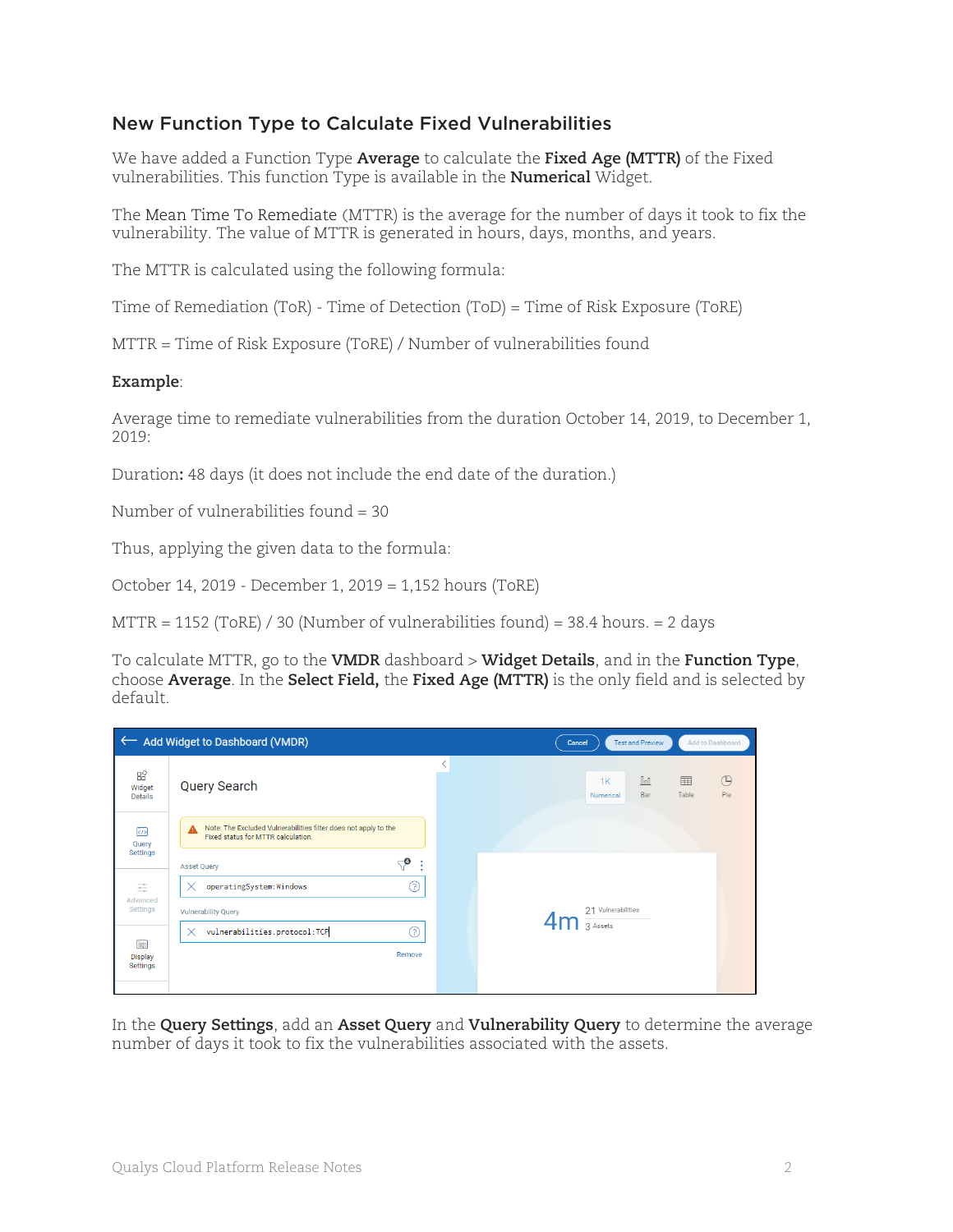### <span id="page-2-0"></span>Unique Vulnerability Count to Calculate Unique Vulnerabilities

Previously, when calculating the vulnerability count, in a count widget, the count included the same vulnerability on different assets. Thus, the same vulnerability was calculated twice causing duplication in the data. We have now introduced a new option **Unique Vulnerability Count** that calculates the unique vulnerabilities on different assets.

The Unique Vulnerability Count is available for **Vulnerability Management** and **Threat Protection** application.

To select the Unique Vulnerability Count, in the **VMDR** dashboard > **Query Settings** > **Vulnerability**. Select the **Unique Vulnerability Count** checkbox.

#### **Example:**

Number of vulnerabilities when the Unique Vulnerability Count check box is not selected:



Number of vulnerabilities when the Unique Vulnerability Count check box is selected:

| Add Widget to Dashboard (VMDR)<br>$\leftarrow$ |                                                                                |  | <b>Test and Preview</b><br>Cancel      | Add to Dashboard                     |
|------------------------------------------------|--------------------------------------------------------------------------------|--|----------------------------------------|--------------------------------------|
| $B_0^\circ$<br>Widget<br>Details               | <b>Query Search</b><br>Display results as:                                     |  | $\mathbb{I}$<br>1K<br>Bar<br>Numerical | $\circledcirc$<br>囲<br>Table<br>Pie. |
| $\overline{\langle}$<br>Query<br>Settings      | Unique Vulnerability<br>$\checkmark$<br>● Vulnerability<br>∩<br>Asset<br>Count |  |                                        |                                      |
| 壬<br>Advanced                                  | ூ<br>÷<br>Asset Query<br>☺<br>operatingSystem: Windows<br>$\times$             |  |                                        |                                      |
| Settings<br>国<br><b>Display</b><br>Settings    | Vulnerability Query<br>☺<br>$\times$<br>vulnerabilities.protocol:TCP           |  | 70                                     |                                      |
|                                                | Remove<br>Compare with another reference query                                 |  |                                        |                                      |
|                                                |                                                                                |  |                                        |                                      |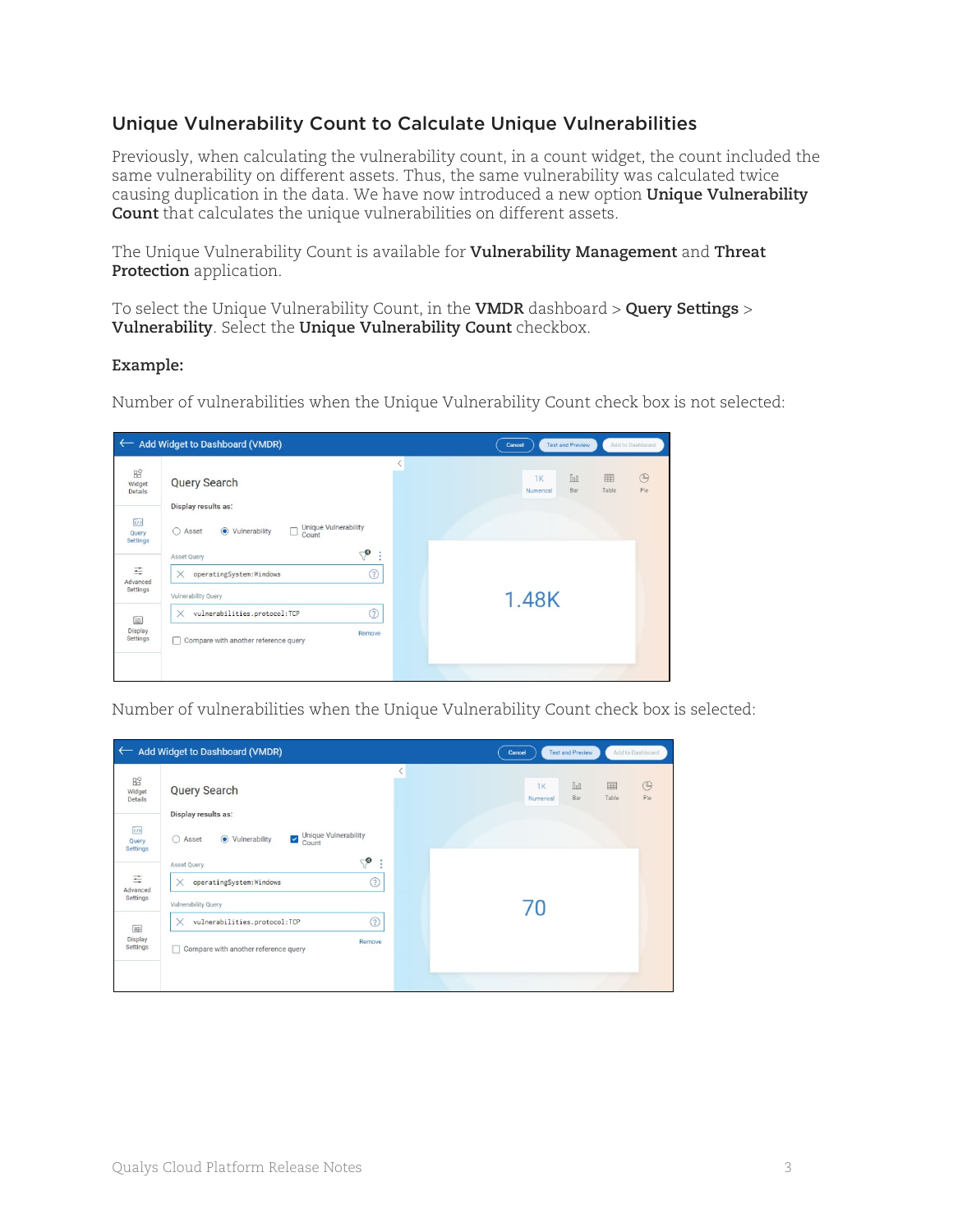### <span id="page-3-0"></span>Columns to Display option for the Title Group By

The newly added option **Columns to Display** is added in the **Table > Group By** > **Title.** The **Columns to Display** option allows you to display additional columns in the Grouped Table Type.

Following are the supported fields that can be added in the Columns to Display: Count, Criticality, Title, CVSS Score, CVE IDs, Severity, Operating System, Qualys Patchable, Patch Available, Published Date, Updated Date, Category, and QID.

| $B_0^{\circ}$<br>Widget<br>Details               | <b>Table Type</b><br>◯ Simple List<br>$\bigcap$<br>Multi-Grouped<br>Grouped | Remove       |                                        |                   | $\circledcirc$<br>$\underline{\text{fin}}$<br>⊞<br><b>1K</b><br>Pie<br>Numerical<br>Bar<br>Table |
|--------------------------------------------------|-----------------------------------------------------------------------------|--------------|----------------------------------------|-------------------|--------------------------------------------------------------------------------------------------|
| $\overline{\langle}$<br>Query<br><b>Settings</b> | Group By<br>Title                                                           | $\checkmark$ | groupby_table<br>CRITICALITY           | <b>CVSS SCORE</b> | CATEGORY                                                                                         |
| 壬<br>Advanced<br>Settings                        | Columns to Display: *<br>CVSS Score X<br>Category $\times$<br>Criticality X | <b>XV</b>    | HIGH<br><b>MEDIUM</b><br><b>MEDIUM</b> | 7.5<br>5.0<br>5.0 | General remote services<br>Information gathering<br>Windows                                      |
| 匡<br>Display<br>Settings                         | Sort By<br>count                                                            | $\checkmark$ | HIGH<br>MEDIUM                         | 7.3<br>5.0        | Windows<br>Security Policy                                                                       |
|                                                  | Display Limit<br>$\bullet$ Top<br>Bottom<br>∩<br>25<br>50<br>10             |              | A SEDUCIA A                            | $c$ $c$           | Canaral ramata anniana                                                                           |

#### <span id="page-3-1"></span>New Tokens Support

We have updated the information for the Vulnerability and Asset tokens to enhance your search results:

- **vulnerabilities.vulnerability.criticality:** Added support for the CVSS score that defines the criticality.
- **[lastLocation.name:](javascript:TextPopup(this))** Search the assets based on the last location.
- **[lastLocation.continent:](javascript:TextPopup(this))** Search the assets based on the continent of the last location.
- **[lastLocation.country:](javascript:TextPopup(this))** Search the assets based on the country of the last location.
- **[lastLocation.state:](javascript:TextPopup(this))** Search the assets based on the state of the last location.
- **[lastLocation.city:](javascript:TextPopup(this))** Search the assets based on the city of the last location.
- **[lastLocation.postal:](javascript:TextPopup(this))** Search the assets based on the postal of the last location.